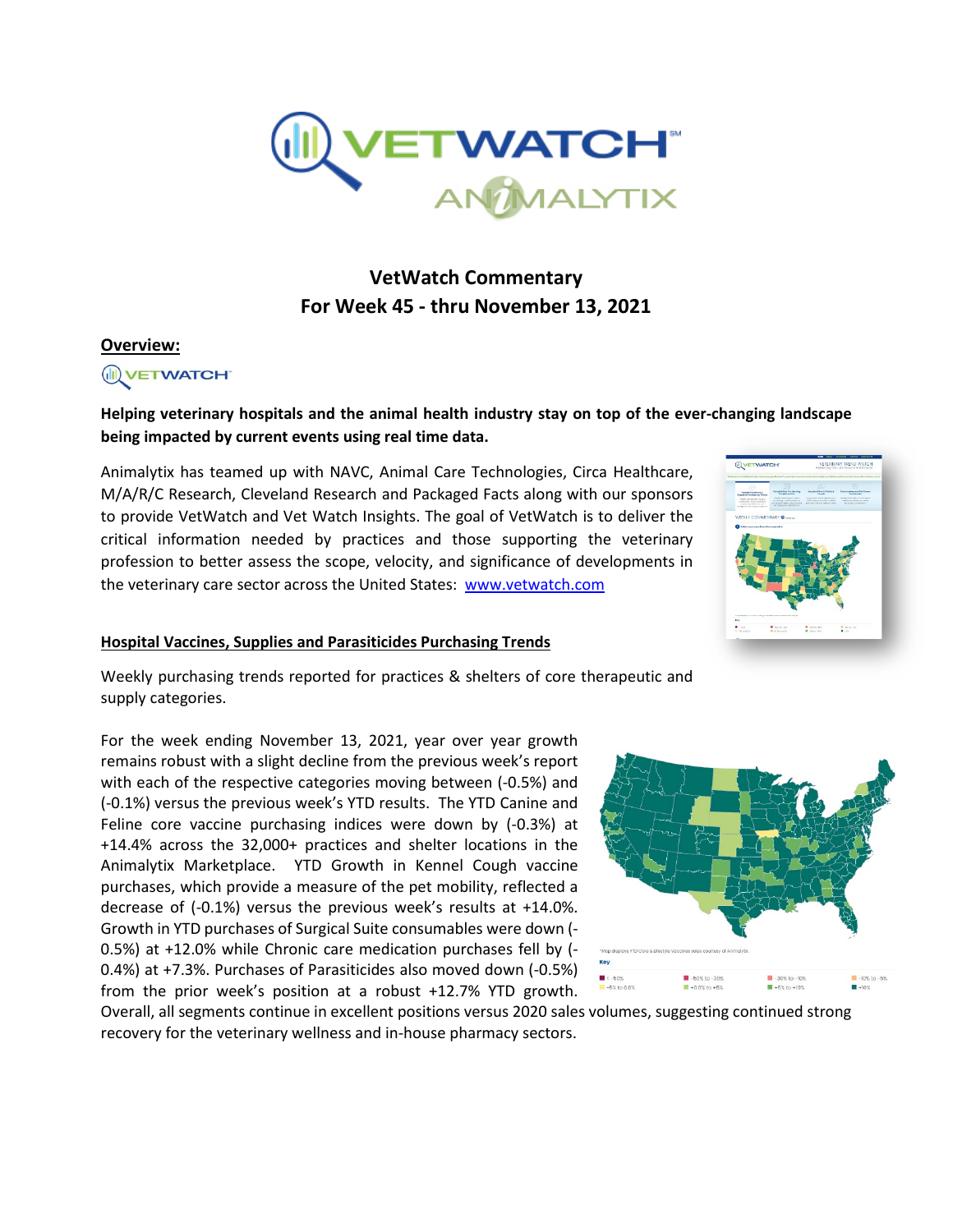



Among the "Bellwether" Vetalytix zones selected for routine reporting primarily based on the relative size of annual Core and Lifestyle vaccines purchases, all zones are posting positive results vs PY this week. The Los Angeles, CA zone leads with +30.2% growth YTD compared to 2020. The next highest zone is Minneapolis, MN at +18.1% YTD growth vs PY while Indianapolis, IN rounds out our "Bellwether" zones at the bottom with a very respectable +10.4% YTD growth. Annual Core and Lifestyle vaccine purchases were selected as the principal "Bellwether" metric given 50% or more of annual visits to a veterinary practice are associated with the administration of these products.



Copyright © Animalytix LLC 2020. All rights reserved. Copyright Context of Page 2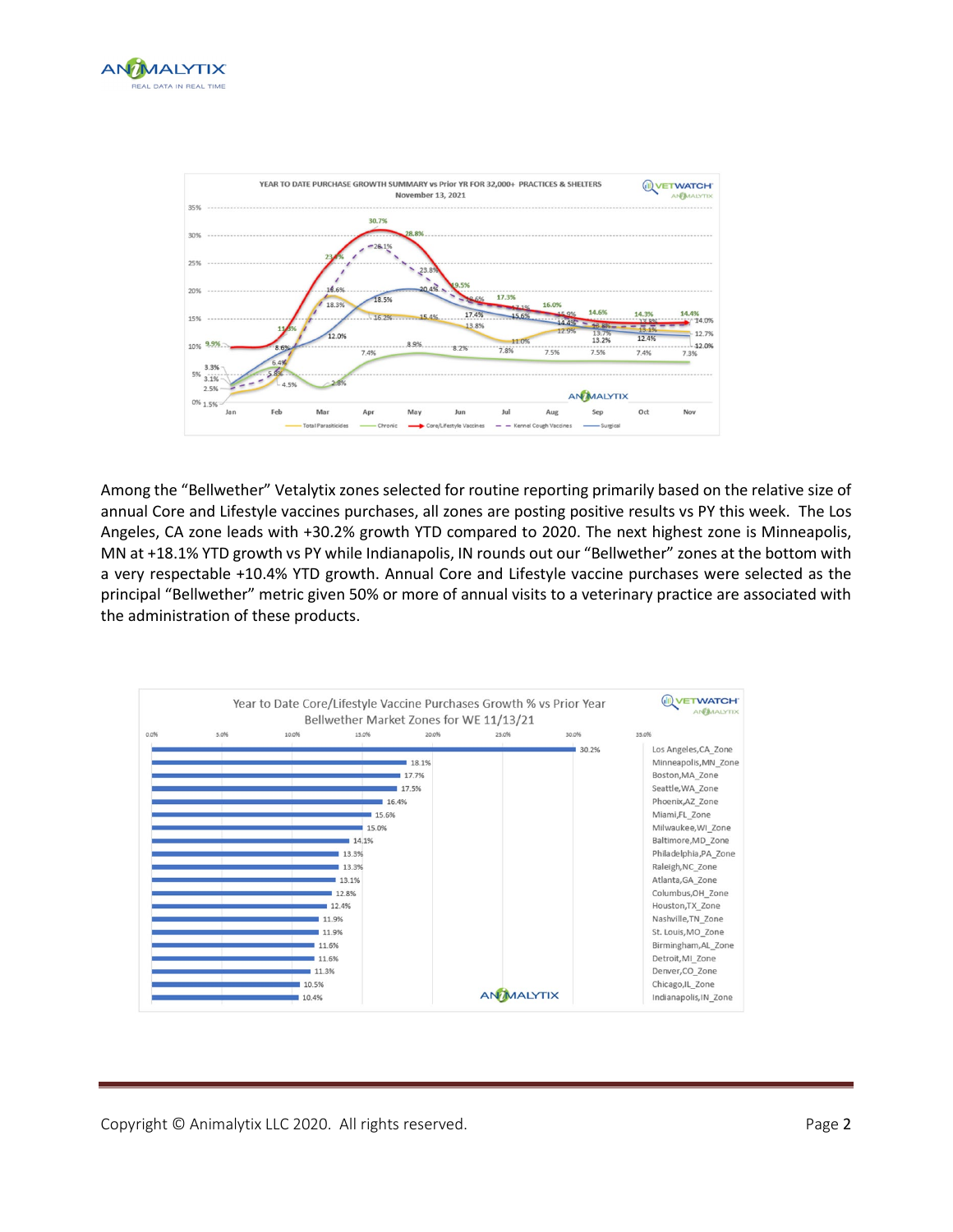

# **Hospital Client and Patient Trends**

Weekly updates from ~4,000 practices across the US for pet owner visit and revenue trends.

For the week ending November 13, 2021, aggregate YTD practice revenues decreased slightly at +9.5% net growth versus YTD 2020 for the ~4,000 reporting practices. The YTD growth in unique patients(pets) was at +2.6%, while unique client growth was at +2.5% both down (-0.1%) vs 2020 YTD. Invoice growth finished down (-0.3%) at +1.8% YTD vs 2020 YTD totals.





Among the leading "Bellwether" market zones, the Minneapolis, MN zone lead with +15.5% in YTD revenue growth and +5.0% growth in unique patients. Most notable among the lagging zones was the Miami, FL market which finished at +0.7% revenue growth and +1.2% growth in unique patients YTD compared to 2020.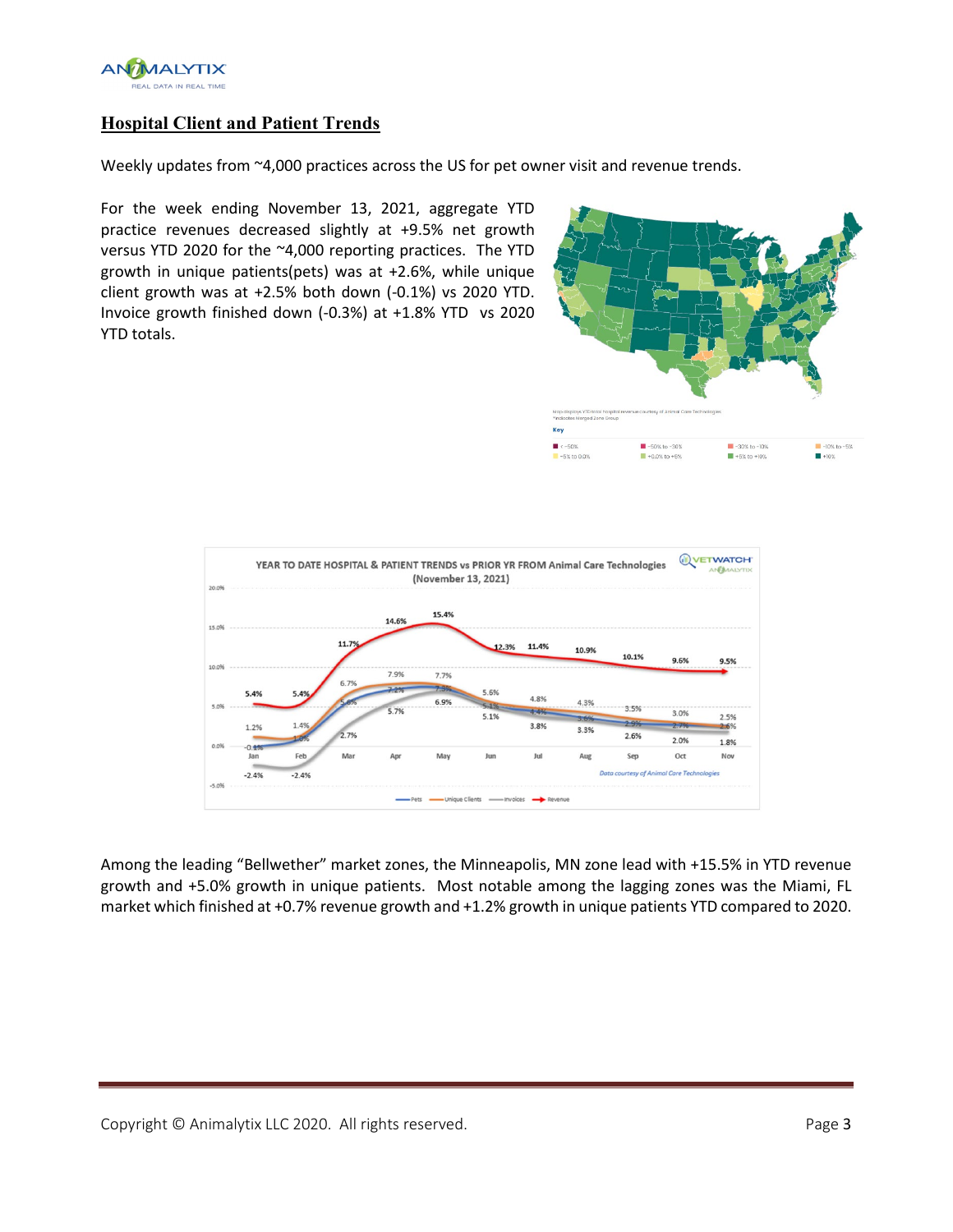



Following more current trends, the national 3-week rolling average for practice revenue growth moved down to a positive +2.5%. Six census divisions posted positive results for the 3-week average revenue growth rates this week with three divisions showing positive movement over last week. The Mountain division is notable for the most recent 3-week period with an average revenue growth of +7.6% up +1.6% over prior week. The rolling 3-week average revenue growth index is designed to provide a view of relative robustness of growth trends (e.g., market velocity) for each reporting zone. A positive value indicates rolling revenue growth vs the prior year reported 3-week period.



Copyright © Animalytix LLC 2020. All rights reserved. The example of the example of the Page 4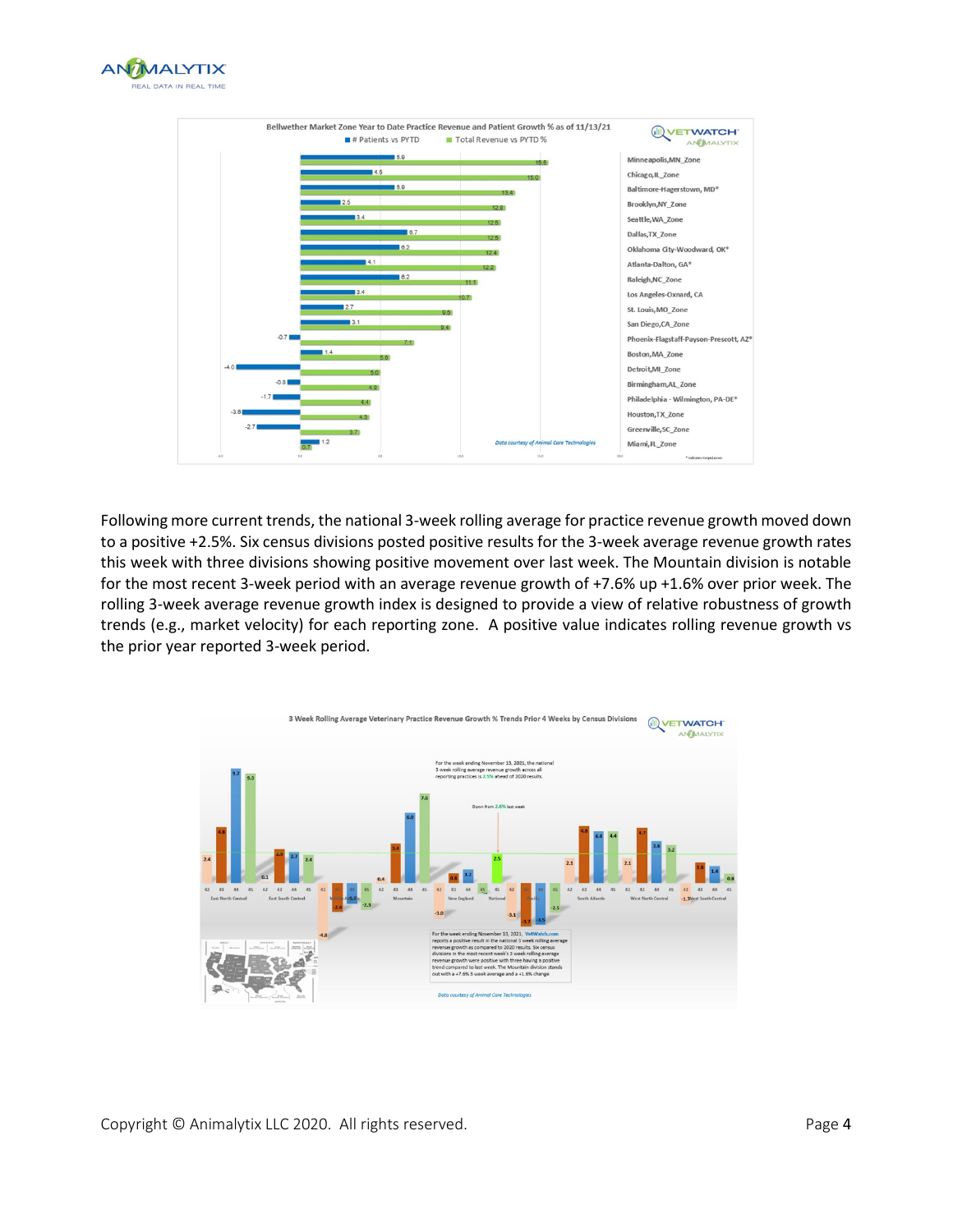

## **Veterinarian and Pet Owner Sentiments**

Weekly insights as reported by veterinarians and pet owners sourced from M/A/R/C Research, Cleveland research Company, and Packaged Facts.

**M/A/R/C Research** has conducted multiple online surveys among US pet owners to better understand the impact of the COVID-19 health crisis on the animal health industry. For a recent presentation, M/A/R/C research conducted research to provide a deep dive into curb-side & telemedicine perceptions.

M/A/R/C conducted an online survey among 1,000 pet owners and 100 veterinarians between August 9-16, 2021.

The pandemic did not slow down visits to the Vet, and most pet owners report their Vet offered a wide range of options for their visit with 77% of pet owners having taken their pets to the vet during COVID-19.

57% of pet owners utilize some form of curbside visit and 21% used drop off service. 56% were able to make an inside visit with 10% saying they did so with no mask restrictions. Vet's ingenuity and flexibility during this time paid off with positive responses from pet owners.



The pandemic did not slow down visits to the Vet, and most pet owners report their Vet offered a wide range of options for their visit.

**WETWATCHT** 

**NANALYTIX**